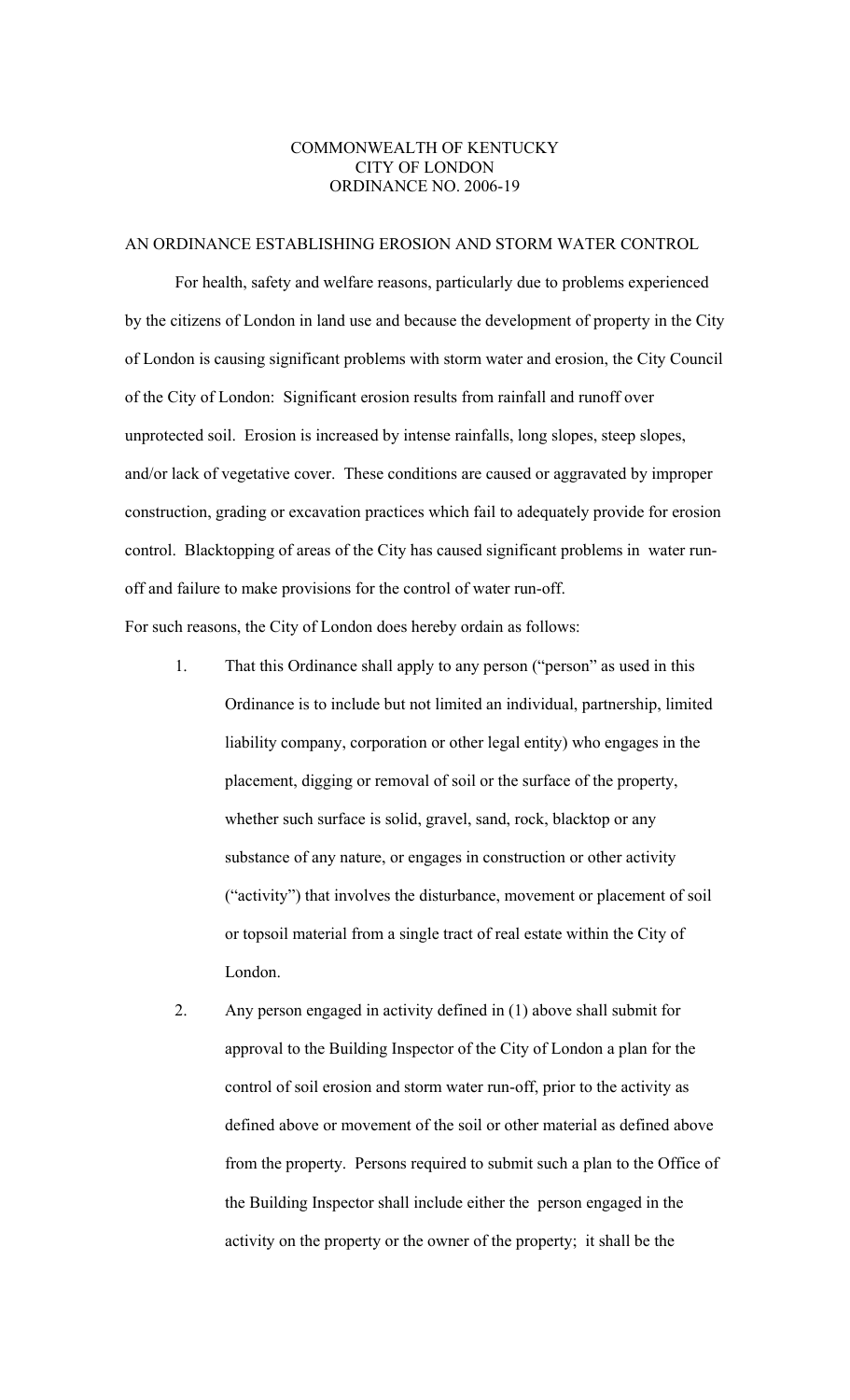responsibility of the property owner to assure compliance with this Ordinance.

- 3. Failure of the property owner to submit or have submitted on his/her behalf such a plan as defined in [1] above, shall be assessed not less than one thousand dollars (\$1,000) or more than ten thousand dollars (\$10,000) by the Office of the Building Inspector. In addition, the Building Inspector shall issue an immediate "Cease Work" order upon the discovery of any "activity" (as defined in [1]) occurring without having first submitted a plan and received approval of the Office of Building Inspector for such activity. An appeal of such assessment may be made by the property owner to the City Council of the City of London. The provisions of KRS 13B shall apply to such hearings. Appeals from the findings of the City Council may be made to the Circuit Court of Laurel County and the review shall be of the record made at the hearing. In addition to the assessment and cease work, the City of London may also seek immediate injunctive relief from the Laurel Circuit Court to stop further activity on the property. If the Circuit Court enters Judgment for the City of London, the property owner shall be liable for the attorney fees of the City, court costs and expert fees. The City may also file a lien against the property for such attorney fees, costs, fees and the assessments of the Building Inspector.
- 4. Scope of Coverage: No grading, stripping, excavating or other disturbance of the natural ground cover shall occur prior to submission and approval by the City Building Inspector of an erosion and sediment control plan in compliance with this Ordinance, unless exempted herein.
- 5. Exemptions: No grading permit or erosion and sediment control plan shall be required for the following activities:
	- a. Any emergency activity, which is immediately necessary for the protection of life, property, or natural resources.

2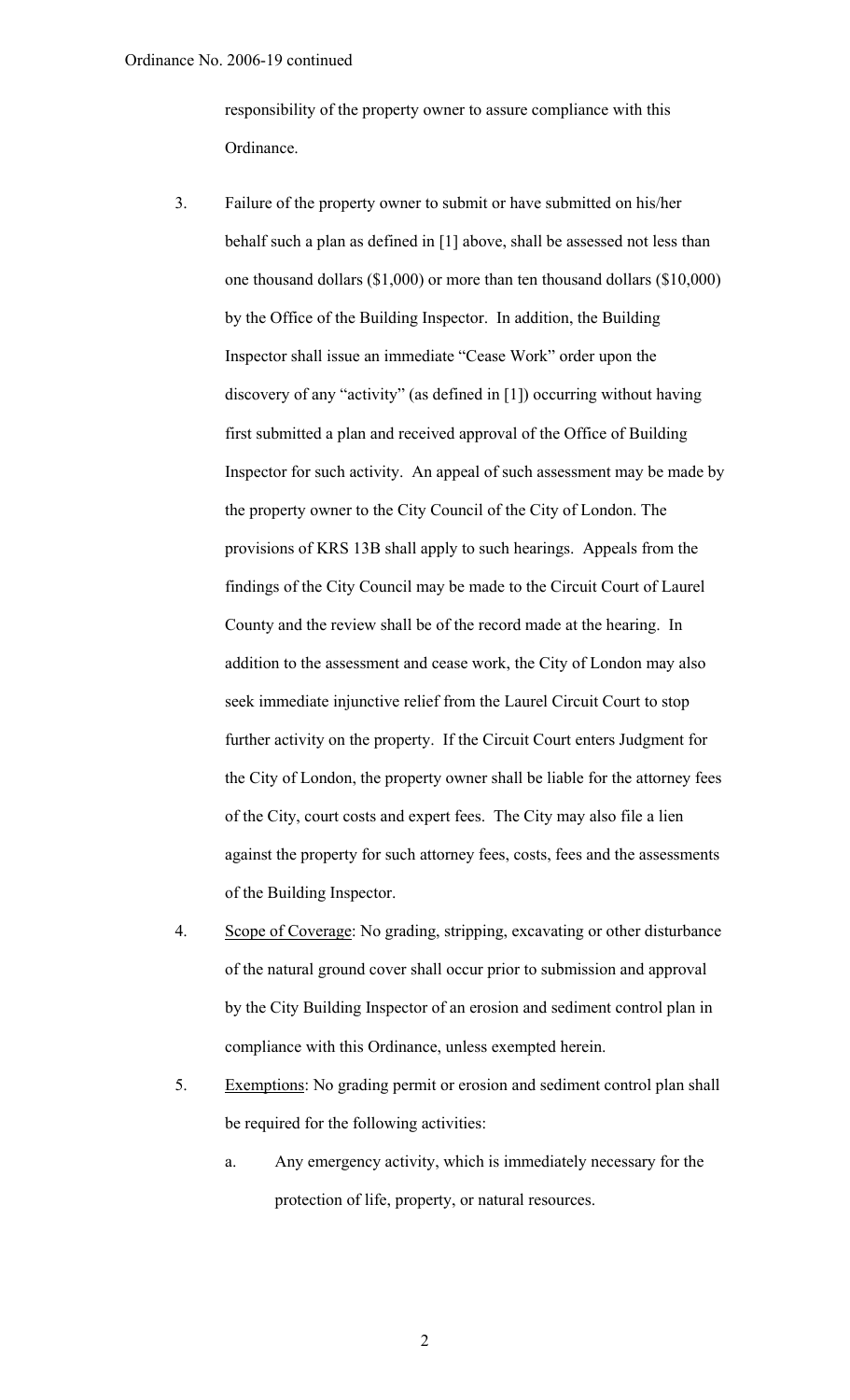- b. Agricultural practices such as plowing, cultivation, construction of agricultural structures, nursery operations such as removal and/or transplanting of trees.
- c. Installation of lateral sewer lines, telephone lines, electric lines, gas lines or the installation of similar public service facilities.
- d. Excavations at cemeteries for human or animal burial.
- e. Excavation or fill provided that it does not impair existing surface drainage, constitute a potential erosion hazard, or act as a source of sedimentation to any adjacent land or watercourse.
- f. Grading as a maintenance measure or for landscaping purposes provided the aggregate area(s) affected or stripped at any one time does not exceed sixty five hundred (6500) square feet, and is not within a floodplain or a natural water course and proper vegetative cover is reestablished as soon as possible on all disturbed areas.
- 6. Plans and specifications for all drainage provisions, retaining walls, cribbing, planting, anti-erosion devices or other protective devices (whether temporary or permanent) to be constructed in connection with, or as a part of the proposed work, together with a map showing the drainage area of land tributary to the site and a statement explaining the amount of estimated runoff used to determine the design characteristics of any drainage device. Upstream drainage must be considered and explained if any adverse effect is possible.
- 7. Plans for removal, recontouring or other final disposition of sediment basins or other structural improvements or devices included in the plan.
- 8. If a sedimentation basin is required, it should be designed by certified Engineers in accordance with the Soil Erosion and Sediment Control Guidelines as contained in Article 504.3-504.4 of Ordinance # 917 for the City of London.
- 9. In granting or denying the plan submitted, the Building Inspector shall consider the following:

3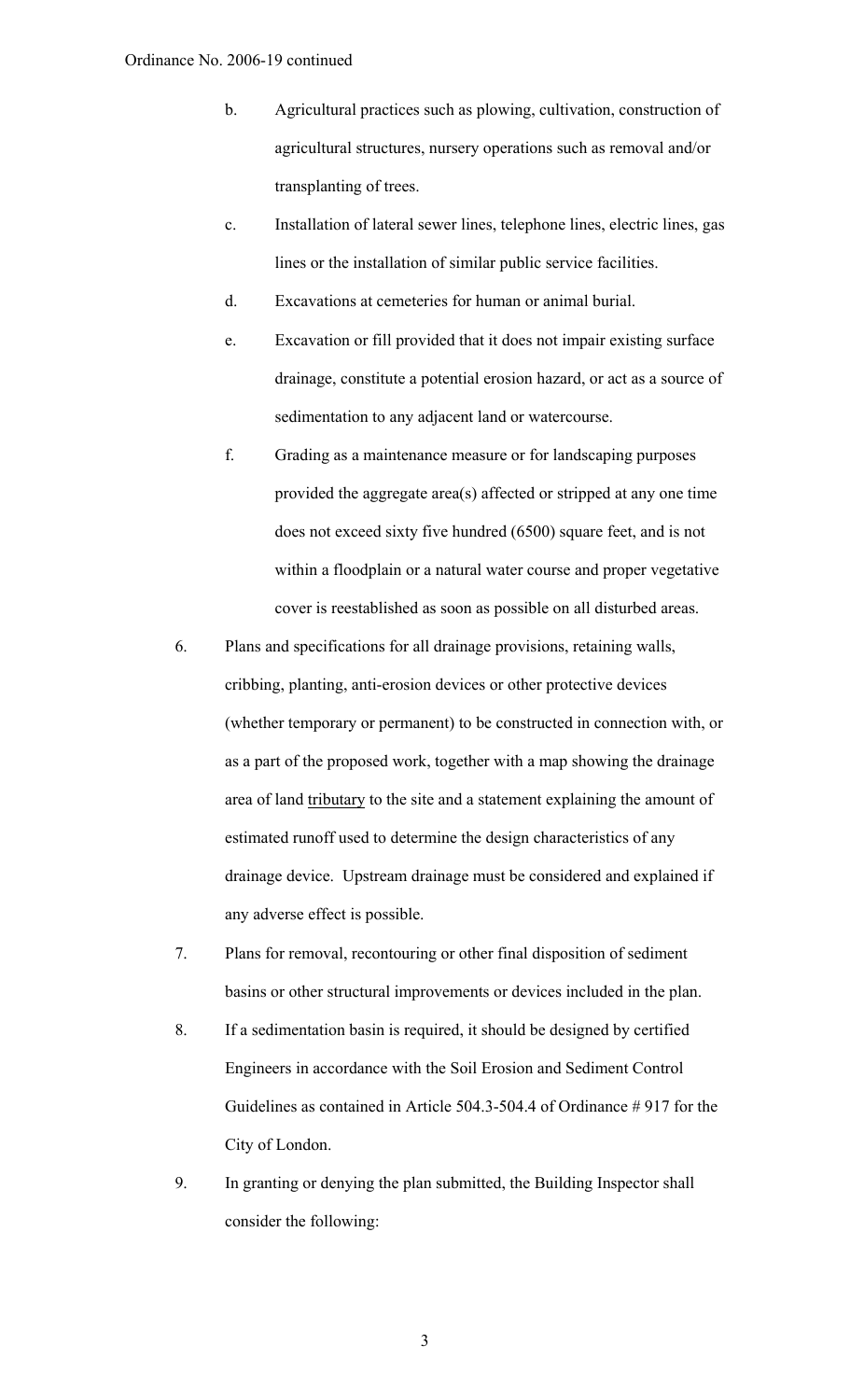- a. The erosion control plan should relate to the site-specific conditions.
- b. The plan should keep land grading and land disturbance to a minimum under the circumstances.
- c. Both surface and storm water drainage should be integrated to accommodate the increased runoff during land grading.
- d. To prevent soil erosion existing, temporary and future protective vegetative cover should be emphasized.
- e. The plan shall coordinate grading operation and sediment control measures so as to minimize land exposure to erosion.
- f. Sediment basins below high sediment producing areas should be planned, installed and maintained as safety devices to catch and trap excessive sediment from the development site.
- g. The plan should utilize available technology to keep soil erosion to a minimum level.
- 10. Storm Water Drainage: Provisions shall be made by the developer for the collection and channelization of storm water runoff by means of a storm water drainage system designed to handle the runoff from storms occurring on average frequency of one-hundred (100) years. The proposed system shall be subject to review and approval of the Building Inspector, with the recommendation of the City Street Department. PLANS REQUIRED: All construction, excavation, development, building or paving in the City of London are required to submit a storm water management plan. Except for those items described in  $(5)$ hereinabove. The plan must show the following items:
	- a. Name of drainage basin in which property is located.
	- b. Adjacent land uses.
	- c. Proposed use of site.
	- d. Runoff analysis.

Inflow On-site Flow (before and after deviation) Outflow (based on plan to mitigate impact)